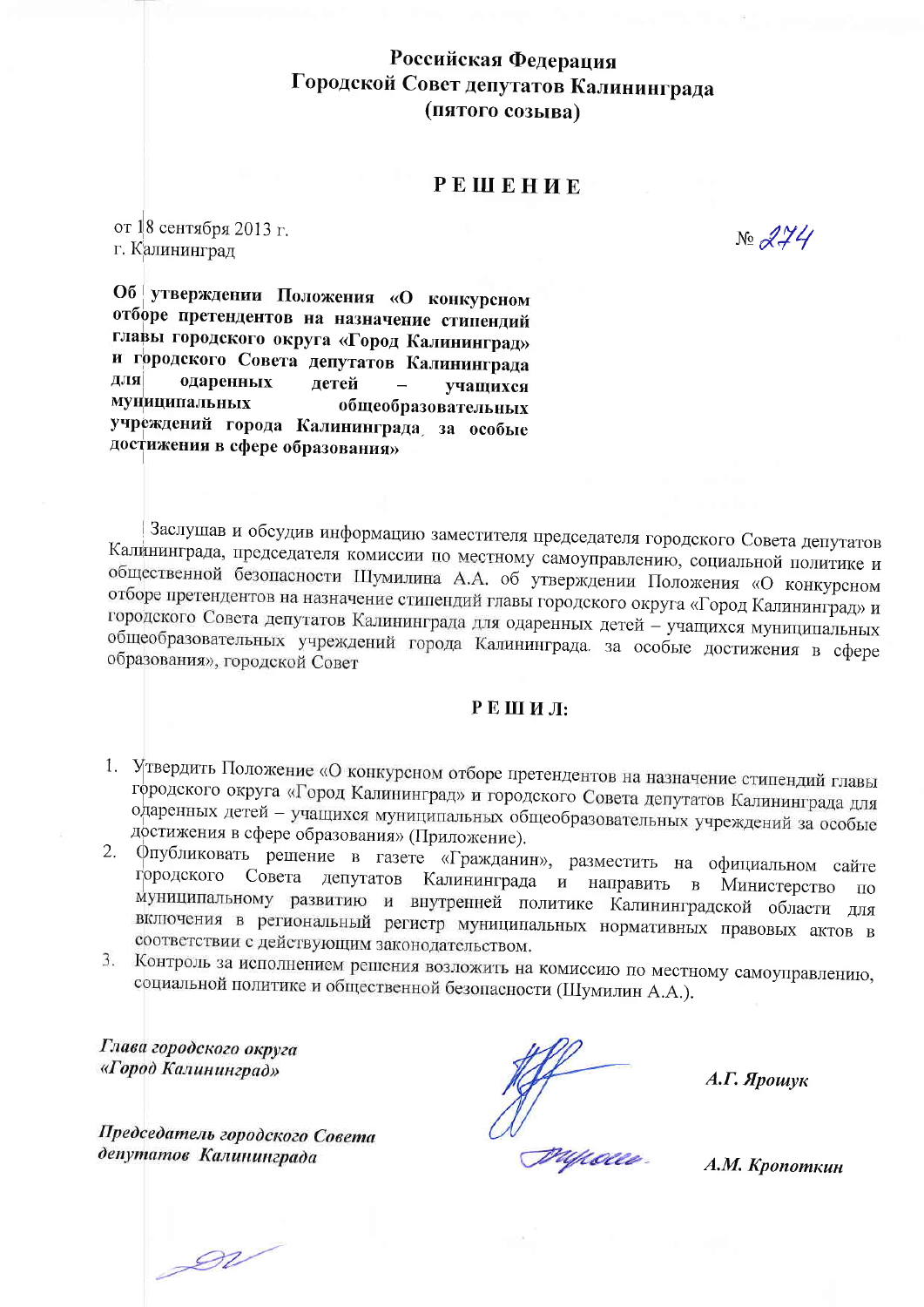Приложение к решению городского Совета депутатов Калининграда № 274 от 18 сентября 2013 г.

#### Положение

## «О конкурсном отборе претендентов на назначение стипендий главы городского округа «Город Калининград» и городского Совета депутатов Калининграда для одаренных детей - учащихся муниципальных общеобразовательных учреждений города Калининграда за особые достижения в сфере образования»

#### 1. Общие положения

1.1. Положение «О конкурсном отборе претендентов на назначение стипендий главы городского округа «Город Калининград» и городского Совета депутатов Калининграда для одаренных детей - учащихся муниципальных общеобразовательных учреждений города Калининграда за особые достижения в сфере образования» (далее - Положение) определяет процедуру проведения конкурсного отбора претендентов на назначение стипендий главы городского округа «Город Калининград» и городского Совета депутатов Калининграда для одаренных детей - учащихся муниципальных общеобразовательных учреждений города Калининграда за особые достижения в сфере образования (далее - стипендии), регулирует порядок и условия получения одаренными детьми - учащимися муниципальных общеобразовательных учреждений города Калининграда стипендий главы городского округа «Город Калининград» и городского Совета депутатов Калининграда.

1.2. Конкурсный отбор на назначение стипендий (далее - конкурсный отбор) проводится в соответствии с Положением «О назначении и выплате стипендий главы городского округа «Город Калининград» и городского Совета депутатов Калининграда для одаренных детей и молодежи», утвержденным решением городского Совета депутатов Калининграда от 17.04.2013 № 81 «Об учреждении стипендий главы городского округа «Город Калининград» и городского Совета депутатов Калининграда для одаренных детей и молодежи».

1.3. Конкурсный отбор проводится в целях поддержки одаренных детей - учащихся муниципальных общеобразовательных учреждений города Калининграда (далее муниципальных общеобразовательных учреждений), повышения уровня их заинтересованности в углубленном изучении отдельных предметов, развития творческих способностей и интереса к исследовательской деятельности.

1.4. Организационные мероприятия по порядку и условиям проведения конкурсного отбора осуществляет комитет по социальной политике администрации городского округа «Город Калининград» (далее - комитет по социальной политике).

1.5. Стипендии назначаются ежегодно по итогам прошедшего учебного года.

2. Участники конкурсного отбора претендентов на назначение стипендий и критерии отбора

2.1. Претендовать на назначение стипендий имеют право следующие учащиеся 9 -11 классов муниципальных общеобразовательных учреждений, являющиеся гражданами Российской Федерации:

2.1.1. Победители и призеры очных международных предметных олимпиад учащихся, иных очных международных, всероссийских, региональных и муниципальных конкурсных мероприятий в области научно-исследовательской, учебно-исследовательской деятельности, проводимых по инициативе, при поддержке или содействии региональных, федеральных органов власти в сфере образования, культуры и спорта, органов власти других государств.

2.1.2. Победители и призеры заключительного этапа Всероссийской олимпиады ШКОЛЬНИКОВ.

2.1.3. Победители регионального этапа Всероссийской олимпиады школьников.

2.1.4. Победители и призёры муниципального этапа Всероссийской олимпиады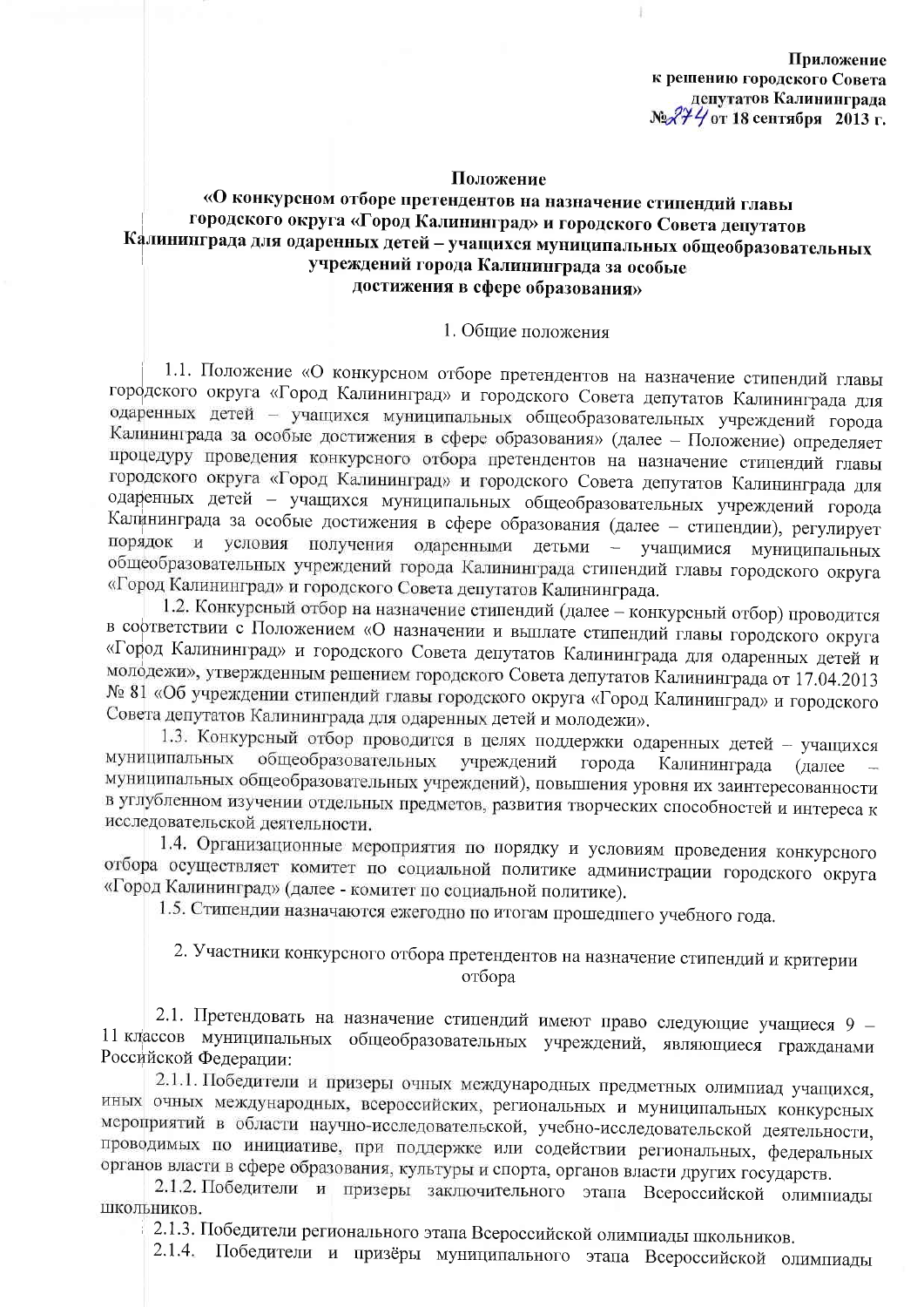школьников, достигшие наиболее значимых результатов в региональном этапе Всероссийской олимпиады школьников, международных и (или) Всероссийских конкурсных мероприятиях в области научно-исследовательской, учебно-исследовательской деятельности, проводимых по инициативе, при поддержке или содействии региональных, федеральных органов власти в сфере образования, культуры и спорта, органов власти других государств.

2.1.5. Победители и дипломанты Открытой ученической научно-практической конференции «Поиск и творчество», достигшие наиболее значимых результатов на очных этапах всероссийских и (или) международных конференций  $\mathbf{B}$ области научноисследовательской, учебно-исследовательской деятельности, проводимых по инициативе, при поддержке или содействии региональных, федеральных органов власти в сфере образования, культуры и спорта, органов власти других государств.

## 3. Порядок формирования списка претендентов на назначение стипендии

 $3.1.$  Право на выдвижение претендентов Ha назначение стипенлий имеют муниципальные общеобразовательные учреждения и депутаты городского Совета депутатов Калининграда.

3.2. Для участия кандидатов в конкурсном отборе муниципальные общеобразовательные учреждения и депутаты городского Совета депутатов Калининграда представляют в комитет по социальной политике следующие документы:

3.2.1. анкету установленного образца (Приложение № 2 к настоящему Положению);

3.2.2. ходатайство о предоставлении кандидату стипендии в произвольной форме, заверенное руководителем учреждения;

3.2.3. характеристику кандидата, заверенную руководителем учреждения  $(B)$ характеристике необходимо отразить успеваемость кандидата);

3.2.4. копии грамот, дипломов, сертификатов, подтверждающих достижения кандидата в конкурсных мероприятиях, перечисленных в п. 2.1.;

3.2.5. копию паспорта кандидата, при отсутствии паспорта - копию свидетельства о рождении и документа, подтверждающего наличие у учащегося гражданства Российской Федерации;

3.2.6. согласие на обработку персональных данных кандидата (Приложение №1 к настоящему Положению);

3.2.7. справку с основного места обучения.

3.3. Дополнительными документами являются:

3.3.1. копии или выписки приказов об итогах конкурсных мероприятий с указанием победителей (призеров);

3.3.2. портфолио кандидата (достижения в учебной, научной и исследовательской деятельности, успехи в федеральных, региональных и муниципальных конкурсных мероприятиях, подтвержденные соответствующими копиями приказов, протоколов, дипломов, грамот).

3.4. Все материалы заверяются подписью руководителя и печатью образовательного учреждения.

3.5. Документы, не соответствующие требованиям настоящего Положения, He рассматриваются и возвращаются муниципальному общеобразовательному учреждению, представившему конкурсные материалы.

3.6. Комитет по социальной политике готовит проект постановления администрации городского округа «Город Калининград» «Об утверждении списка стипендиатов главы городского округа «Город Калининград» и городского Совета депутатов Калининграда на учебный год». Срок действия постановления - с сентября текущего года по август следующего года включительно.

3.7. Конкурсные материалы победителей не возвращаются. Конкурсные материалы участников, не ставших победителями, возвращаются муниципальным общеобразовательным учреждениям.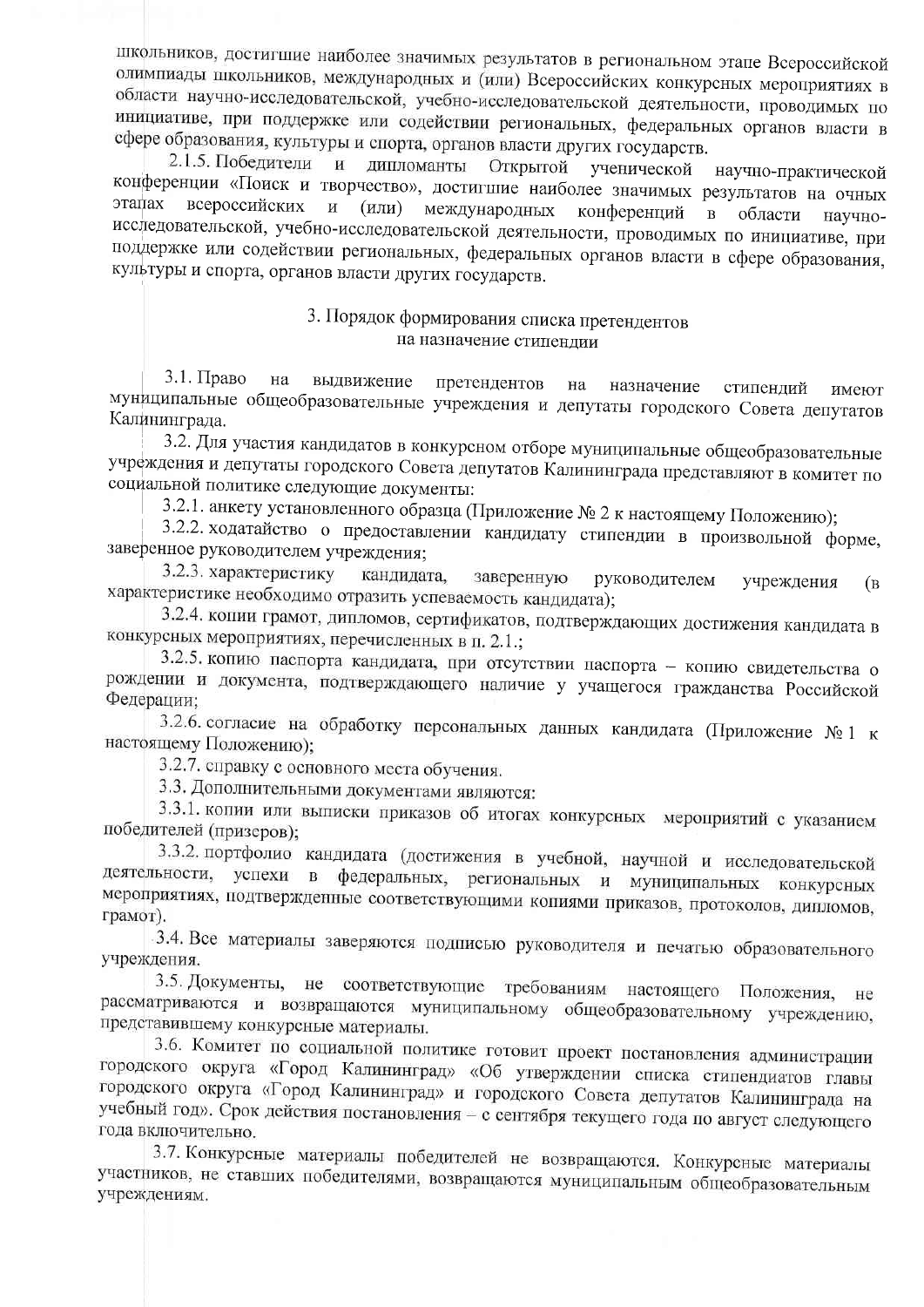# 4. Состав, полномочия и функции конкурсной комиссии

4.1. Рассмотрение представленных документов осуществляет конкурсная комиссия, утвержденная приказом комитета по социальной политике.

4.2. В состав конкурсной комиссии входят представители комитета по социальной политике, комитета по образованию администрации городского округа «Город Калининград», депутаты городского Совета депутатов Калининграда.

4.3. Конкурсную комиссию возглавляет ее председатель, в его отсутствие - заместитель председателя.

4.4. Председатель конкурсной комиссии осуществляет общее руководство работой комиссии, распределяет обязанности между членами комиссии, ведет заседания конкурсной комиссии.

4.5. Конкурсная комиссия:

4.5.1. принимает и рассматривает документы претендентов на назначение стипендий в соответствии с критериями отбора;

4.5.2. формирует списки кандидатов на назначение стипендий;

4.5.3. оформляет протокол заседания конкурсной комиссии и передает протокол заседания конкурсной комиссии в комитет по социальной политике;

4.5.4. рассматривает вопросы прекращения выплаты стипендий.

4.6. Решение комиссии по назначению стипендий или прекращению выплаты стипендий принимается открытым голосованием большинством голосов при наличии на заседании не менее 2/3 членов комиссии и оформляется протоколом заседания комиссии.

5. Внесение изменений в список стипендиатов

5.1. Список стипендиатов в течение периода выплаты стипендий может меняться.

5.2. Изменения в список стипендиатов вносятся в следующих случаях:

- убытие стипендиата из образовательного учреждения

- прекращение действия основания, по которому стипендия была назначена.

5.3. Комитет по социальной политике принимает на рассмотрение заявления руководителей муниципальных общеобразовательных учреждений с аргументами  $\mathbf{M}$ конкретными предложениями по вопросу прекращения выплаты стипендий и направляет указанные заявления на рассмотрение в конкурсную комиссию.

5.4. В течение текущего учебного года конкурсная комиссия вправе выдвигать на назначение стипендии иных кандидатов, отвечающих требованиям настоящего Положения.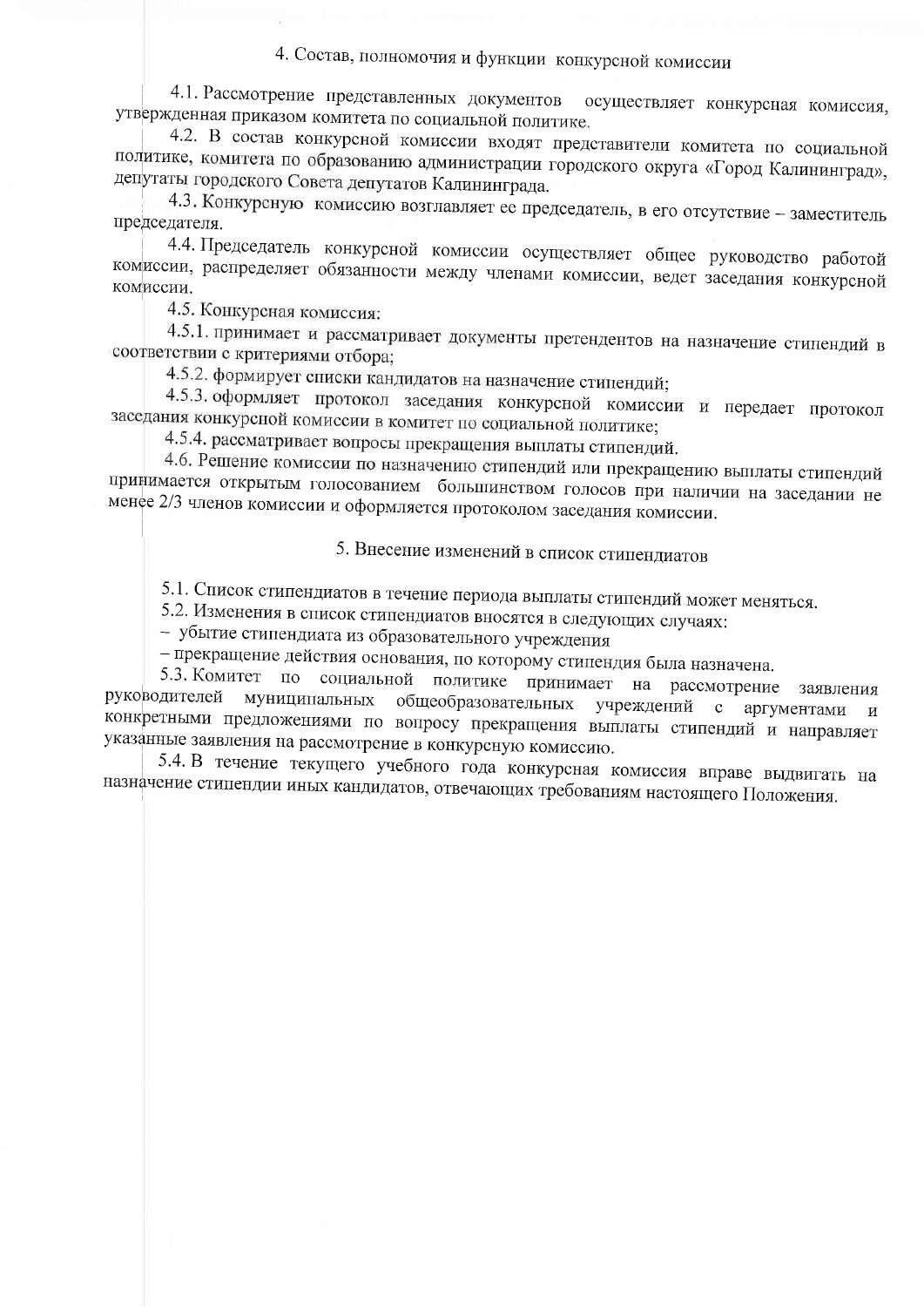Приложение №1 к Положению «О конкурсном отборе претендентов на назначение стипендий главы городского округа «Город Калининград» и городского Совета депутатов Калининграда для одаренных детей - учащихся муниципальных общеобразовательных учреждений города Калининграда за особые достижения в сфере образования»

## **СОГЛАСИЕ** на обработку персональных данных

| Я,      |                                                                       |  |
|---------|-----------------------------------------------------------------------|--|
| паспорт | (родитель (законный представитель) несовершеннолетнего)               |  |
|         | (серия, номер, когда и кем выдан)                                     |  |
|         | даю согласие на обработку персональных данных моего(ей) сына (дочери) |  |
|         | (Ф.И.О. несовершеннолетнего)                                          |  |

учащего(ей)ся

класса

(наименование образовательного учреждения)

выражаю согласие на обработку следующих персональных данных мое(й)го сына (дочери): фамилия, имя, отчество, год, месяц, дата, место рождения, адрес регистрации, место учебы и любая иная информация, относящаяся к личности моего ребёнка, доступная или известная (далее - персональные данные) комитету по социальной политике администрации городского округа «Город Калининград», для оформления всех необходимых документов, требующихся в процессе подготовки и проведения конкурсного отбора претендентов на назначение стипендии главы городского округа «Город Калининград» и городского Совета депутатов Калининграда для одарённых детей и молодёжи, а также последующих мероприятий, сопряженных с данным конкурсом. путем сбора, систематизации, накопления, хранения, использования, распространения (в том числе передачи), обезличивания, а также на уточнение (обоснованное изменение), блокирование, уничтожение и осуществление иных действий с персональными данными с учетом действующего законодательства как ручным, так и автоматизированным способами на срок с 2013 г. до истечения сроков хранения соответствующей информации или документов, содержащих информацию с персональными данными.

Я оставляю за собой право в случае неправомерного использования предоставленных данных отозвать согласие, предоставив письменное заявление.

Настоящим я подтверждаю, что в случае необходимости предоставления персональных данных для достижения указанных выше целей третьим лицам комитет по социальной политике администрации городского округа «Город Калининград» вправе в необходимом объеме раскрывать для совершения вышеуказанных действий информацию таким третьим лицам, их агентам и иным уполномоченным лицам, а также предоставлять таким лицам соответствующие документы, содержащие такую информацию, для обработки персональных данных на основании настоящего согласия.

Я проинформирован (а), что под обработкой персональных данных понимаются действия (операции) с персональными данными в рамках выполнения Федерального закона от 27.07.2006 № 152-ФЗ «О персональных данных».

дата подпись

фамилия, имя, отчество